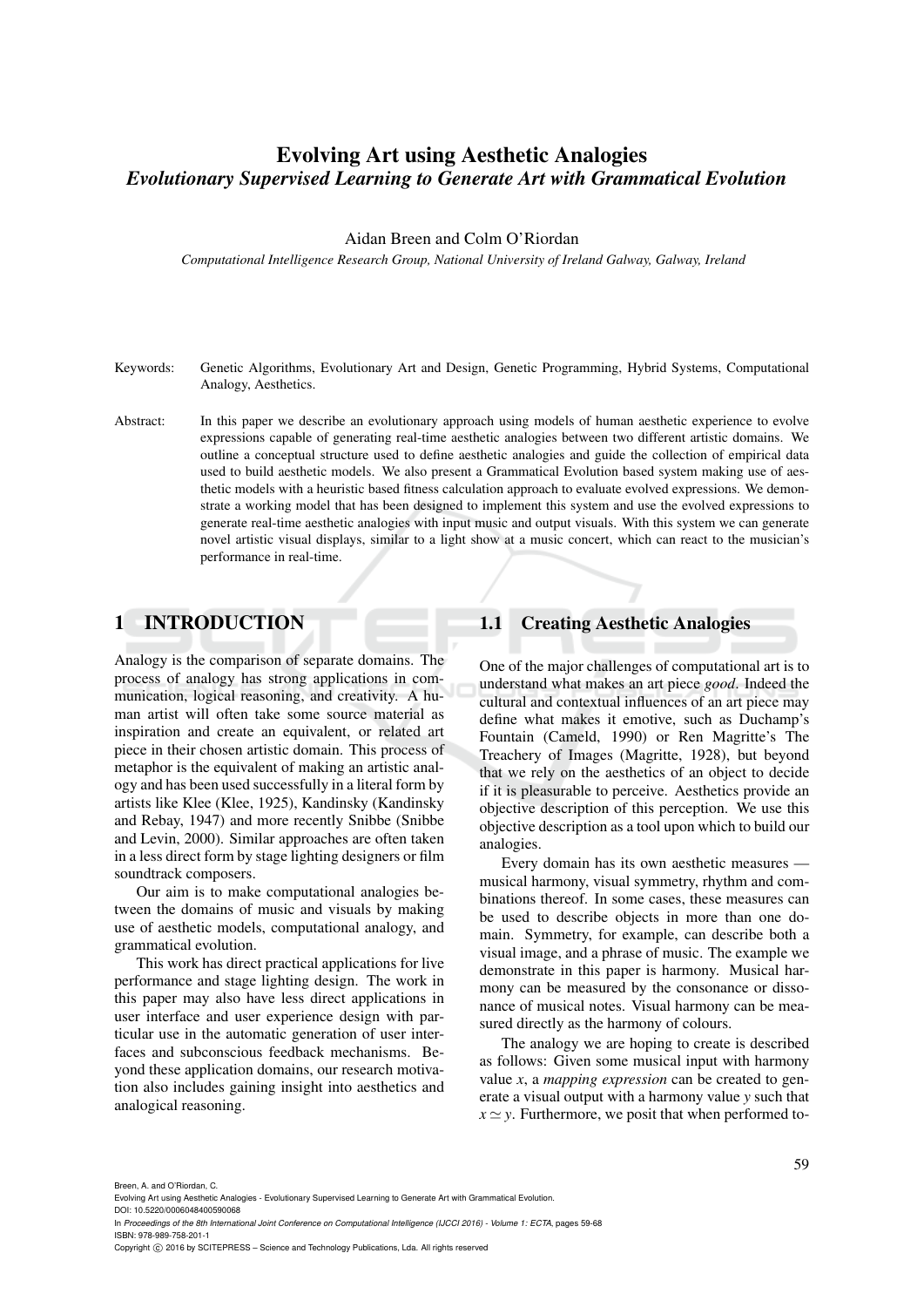gether, both input music and output visuals will create a pleasing experience. In other words, can we take music and create a visual with a similar harmony and will they go together?

For this simple example, it is clear that a suitable expression could be created by hand with some knowledge of music and colour theory. However, if we extend the system to include more aesthetic measures, such as symmetry, intensity, contrast or granularity, defining an analogy by use of a *mapping expression* becomes far more complex. While developing a system to capture more complex mappings is beyond the scope of this paper, we aim to build the system such that it may be extended to do so.

## 1.2 Grammatical Evolution and Mapping Expressions

A genetic algorithm (GA) provides a useful method of traversing an artistic search space, as demonstrated by Boden and Edmonds in their 2009 review (Boden and Edmonds, 2009). Grammatical evolution (GE) (O'Neil and Ryan, 2003), in particular allows us to provide a simple grammar which defines the structure of *mapping expressions* which can be evolved using a GA. This allows us to flexibly incorporate aesthetic data, operators and constants while producing human readable output. Importantly, we make no assumptions about the relationships between input and output. This approach does not restrict the output to any rigid pattern; potentially allowing the creation of novel and interesting relationships between any two domains, music and visuals or otherwise.

No single set of *mapping expressions* would be capable of creating pleasing output in every circumstance. In this respect, we intend to find suitable expressions for a specific input, such as a verse, chorus or phrase. Expressions may then be used in real-time when required and would handle improvisation or unexpected performance variations. Expressions produced by Grammatical Evolution are naturally well suited to this task as they can be stored or loaded when necessary, and evaluated in real-time.

### 1.3 Contributions and Layout

The main contribution of this work is an implementation of Grammatical Evolution using music and empirically developed aesthetic models to produce novel visual displays. Secondary contributions include a structural framework for aesthetic analogies used to guide the gathering of data and development of evolutionary art using *mapping expressions*, and preliminary results produced by our implementation of the system.

The layout of this paper is as follows. Section 2 outlines related work in the areas of computational analogy, computational aesthetics, and computational art. Section 3 introduces our proposed method including a general description of our analogy structure, aesthetic models and the structure of our evolutionary system. Section 4 presents the details of our implementation in two distinct phases, the evolutionary phase (Section 4.1) and the evaluation phase (Section 4.2). Our results are presented in Section 5 followed by our conclusion in Section 6 including a brief discussion of future work (Section 6.1).

## 2 RELATED WORK

"Analogy underpins language, art, music, invention and science" (Gentner and Forbus, 2011). In particular, Computational Analogy (CA) combines computer science and psychology. CA aims to gain some insight into analogy making through computational experimentation. As a research domain, it has been active since the late 1960s, accelerated in the 1980s and continues today. Computational analogy systems historically fall into three main categories: symbolic systems, connectionist systems and hybrid systems. Symbolic systems make use of symbolic logic, means-ends analysis and search heuristics. Connectionist systems make use of networks with spreading activation and back-propagation techniques. Hybrid systems often use agent based systems taking aspects of both symbolic and connectionist systems. For further reading, see (French, 2002) and (Hall, 1989).

Birkhoff is often cited as one of the first to consider aesthetics from a scientific point of view. His simplistic 'aesthetic measure' formula  $M = O/C$ was simply the ratio of order  $(O)$  to complexity  $(C)$ (Birkhoff, 1933). Of course, this is over simplified and abstract, but it did begin a long running discussion on aesthetics and how we can use aesthetics to learn about the higher functions of human cognition.

More recently, the discussion has been reignited by Ramachandran who has outlined a set of 8 'laws of artistic experience' (Ramachandran and Hirstein, 1999). In this paper a number of factors are outlined which may influence how the human brain perceives art. Some of these factors are measurable, such as contrast and symmetry, but others remain more abstract such as the grouping of figures. Nonetheless, it has inspired further discussion (Goguen, 1999; Huang, 2009; Hagendoorn, 2003; Palmer et al., 2013).

Within specific domains, heuristics can be formal-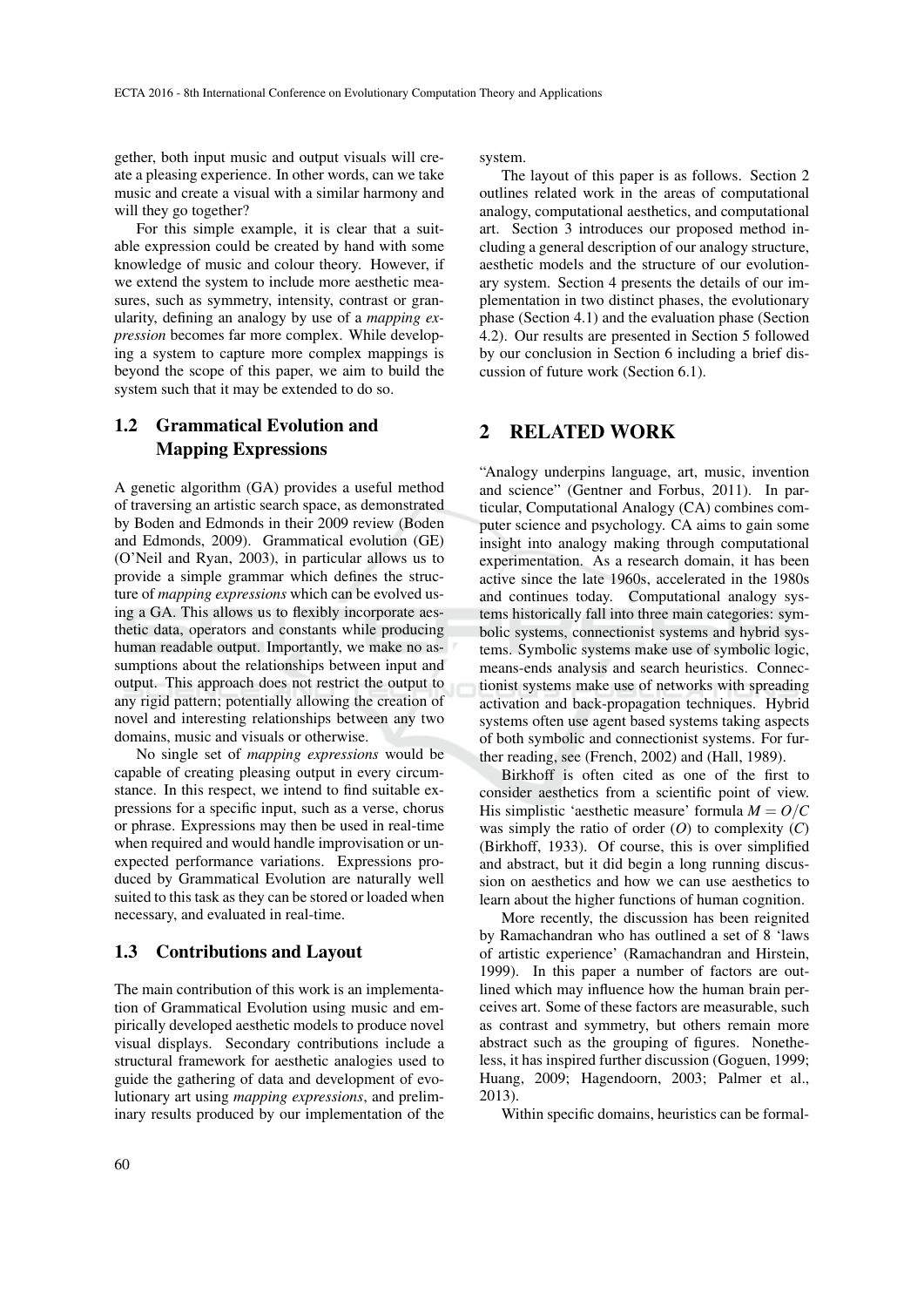ized and used to generate derivative pieces in a particular style or to solve particular challenges in the creation of the art itself. GAs in particular have proven to be quite effective due to their ability to traverse a large search space. In music for example, GAs have been used to piece together particular musical phrases (Todd and Werner, 1999), generate complex rhythmic patterns (Eigenfeldt, 2009) or even generate entire music pieces (Fox and Crawford, 2016). Similar systems have also been used to create visuals (Heidarpour and Hoseini, 2015; Garca-Sánchez et al., 2013). sculpture (Bergen and Ross, 2013) and even poetry (Yang et al., 2016).

Indeed the use of aesthetic measures in combination with GAs has also been reviewed (den Heijer and Eiben, 2010) and an approach has been outlined to demonstrate the potential application of Multi-Objective Optimization to combine these measures (den Heijer and Eiben, 2011). While the system does produce computational art that may be described as aesthetic, it is also limited strictly by the aesthetic measures used, without any artistic context.

It is clear that computational systems can work in tandem with aesthetics to generate art and explore the possible applications of computational intelligence. Up to this point however, popular approaches have been remarkably rigid. Our work aims to explore a more flexible approach and perhaps discover a more natural artistic framework through analogy.

## 3 PROPOSED METHOD

:IENCE *A*ND

### 3.1 Analogy Structure

We make use of a conceptual structure to provide a basis for our aesthetic data and analogies. The structure is shown in Figure 1 with measurable aesthetic attributes in separate domains which are connected by a set of *mapping expressions* which may be evolved using grammatical evolution. The implementation in this paper uses a single attribute in each domain, however, the structure is not restricted to a bijective mapping.

Some aesthetic attributes may be more suitable than others for use in a structure as described in Figure 1. Harmony is selected for use in this paper as it has a strong impact on the overall aesthetic quality of an art piece, and can be measured quite easily in separate domains. In music, the harmony of notes being played is often referred to as the consonance — or conversely, dissonance — of those notes. While the timbre of notes has an impact, an estimate can be obtained from pitch alone. In the visual domain, colour



Figure 1: Analogy structure overview. The *Mapping Expressions*,  $E_1$  to  $E_n$ , are encoded as chromosomes and evolved using the genetic algorithm.

harmony, or how pleasing a set of colours are in combination, can be measured as a function of the positions of those colours in some colour space. This provides a convenient and understandable starting point.

Consonance values for any two notes have been measured (Malmberg, 1918; Kameoka and Kuriyagawa, 1969; Breen and O'Riordan, 2015) and numerous methods have been proposed that suggest a consonance value can be obtained for larger sets of notes (Von Helmholtz, 1912; Plomp and Levelt, 1965; Hutchinson and Knopoff, 1978; Vassilakis, 2005). The simplest general approach is to sum the consonances for all pairs of notes in a set. This provides a good estimation for chords with the same number of notes and can be normalized to account for chords of different cardinalities.

For this preliminary implementation, we enforce a number of restrictions. Firstly, we restrict the number of inputs to two musical notes at any one time. This simplifies the grammar and allows us to more easily analyse the output *mapping expressions*. Secondly, musical harmony is calculated using just 12 note classes within a single octave. This helps to avoid consonance variations for lower frequencies. Figure 2 shows the consonance values for note pairs used based on results by Breen and O'Riordan (Breen and O'Riordan, 2015).

Similarly, colour harmony values can be measured and modelled (Chuang and Ou, 2001; Szabó et al., 2010; Schloss and Palmer, 2011). While the harmony of more than 2 colours may be obtained with a similar approach to music chords, the pattern in which colours are displayed adds an extra level of complexity. To combat this, we assume our visual display is not a strict two dimensional image, but rather a pair of lights emitting coloured light into some space. For example, a pair of LED stage lights for a small musi-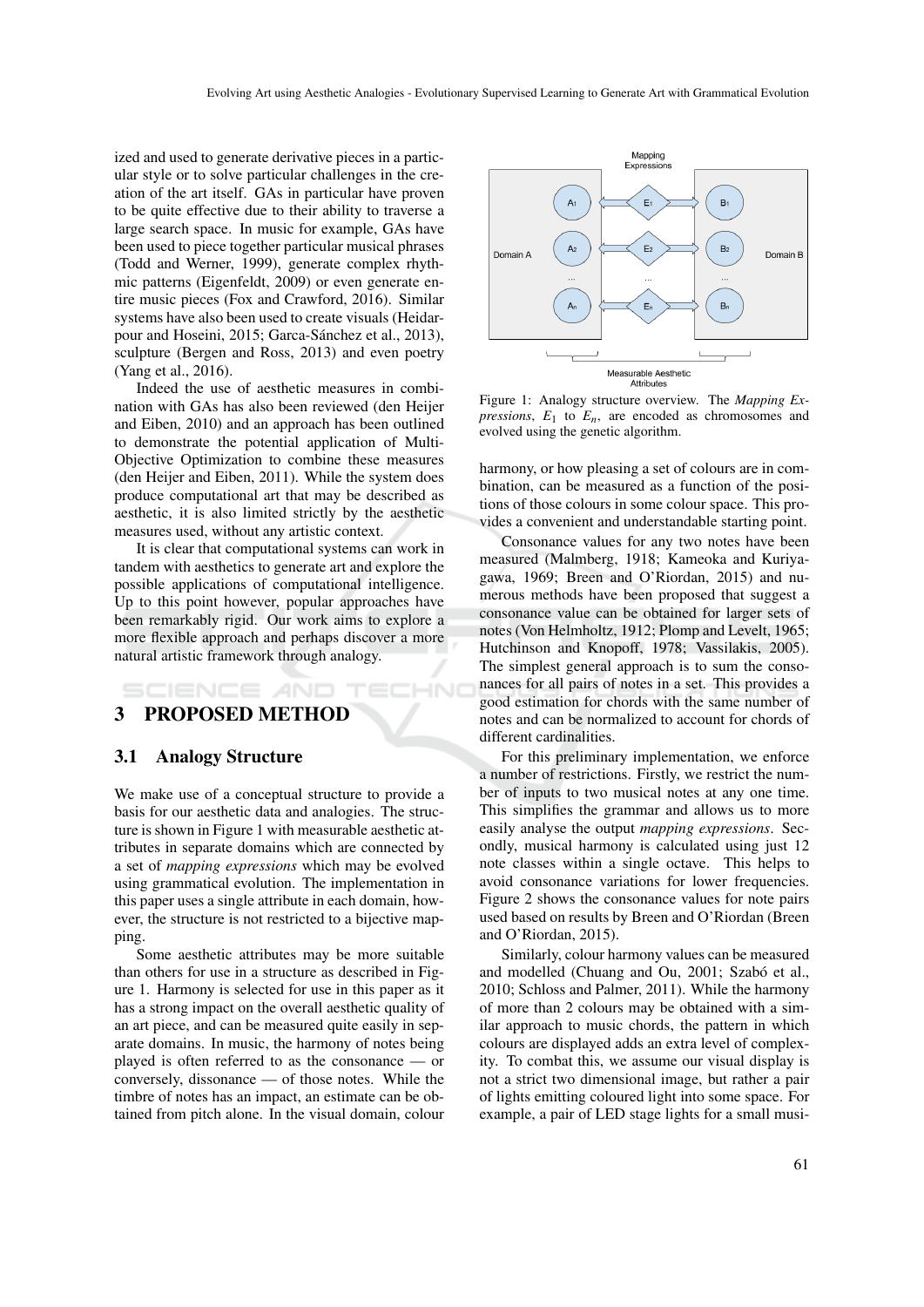

Figure 2: Consonance Values for musical intervals used to calculate musical Harmony Values.



Colour Harmony Values

Figure 3: Average Colour Harmony values.

cal performance. Figure 3 shows the average harmony values for colour pairs based on our own study of 30 individuals based on the approach taken by Breen and O'Riordan (Breen and O'Riordan, 2015).

### 3.2 Evolutionary System

Our evolutionary approach is based upon Grammatical Evolution. We use a Genetic Algorithm (GA) to evolve *mapping expressions* based upon a given grammar. The evolved expression allows us to create a real time system rather than a single visual output. In this way, any particular performance is not limited to a strict musical input thereby allowing improvisation, timing and phrasing variation, and handling of human error. Other advantages of this particular GA

approach include the flexibility by which we can incorporate aesthetic data and the human readability of the output expression.

*Mapping expressions* are evolved by using an individual chromosome to guide the construction of a symbolic expression by use of the given grammar. The following is an example of a symbolic expression representing a nested list of operators (addition and multiplication) and parameters (2, 8 and 5) using prefix notation.

 $(+ 2 (+ 8 5))$ 

The grammar defines the structure of an expression using terminal and non-terminal lexical operators. Terminals are literal symbols that may appear within the expression. Non-terminals are symbols that can be replaced. Non-terminals often represent a class of symbols such as operators of a specific cardinality, other non-terminals, or specific terminals.

Beginning with a starting non-terminal, each value in the chromosome is used in series as the index of the next legal terminal or non-terminal. This mapping continues until either the expression requires no more arguments, or a size limit is reached. If the chromosome is not long enough to complete the expression, we simply begin reading from the start of the chromosome again. See the appendix for further details on expression encoding.

Calculating the fitness of any *mapping expression* without some guidelines would be extremely subjective. In our implementation we take a heuristic approach that rewards solutions that produce outputs with a similar normalized aesthetic value as inputs. An in-depth description of the implemented fitness function is presented in Section 4.1.

## 4 IMPLEMENTATION

We now discuss how the structure introduced above together with the data gathered has been implemented. We demonstrate how the following system has been used to evolve *mapping expressions* that generate a visual output when given a musical input. The system may be used to generate visuals in time with music by use of a time synchronized subsystem utilizing a music synthesizer and visualization server.

### 4.1 Evolution Phase

Figure 4 shows the structure of the Evolution Phase. This phase is centred about the GE algorithm. In our implementation we use a population of 50 chromosomes. Chromosomes are stored as 8 bit integer arrays, with values between 0 and 255. A chromosome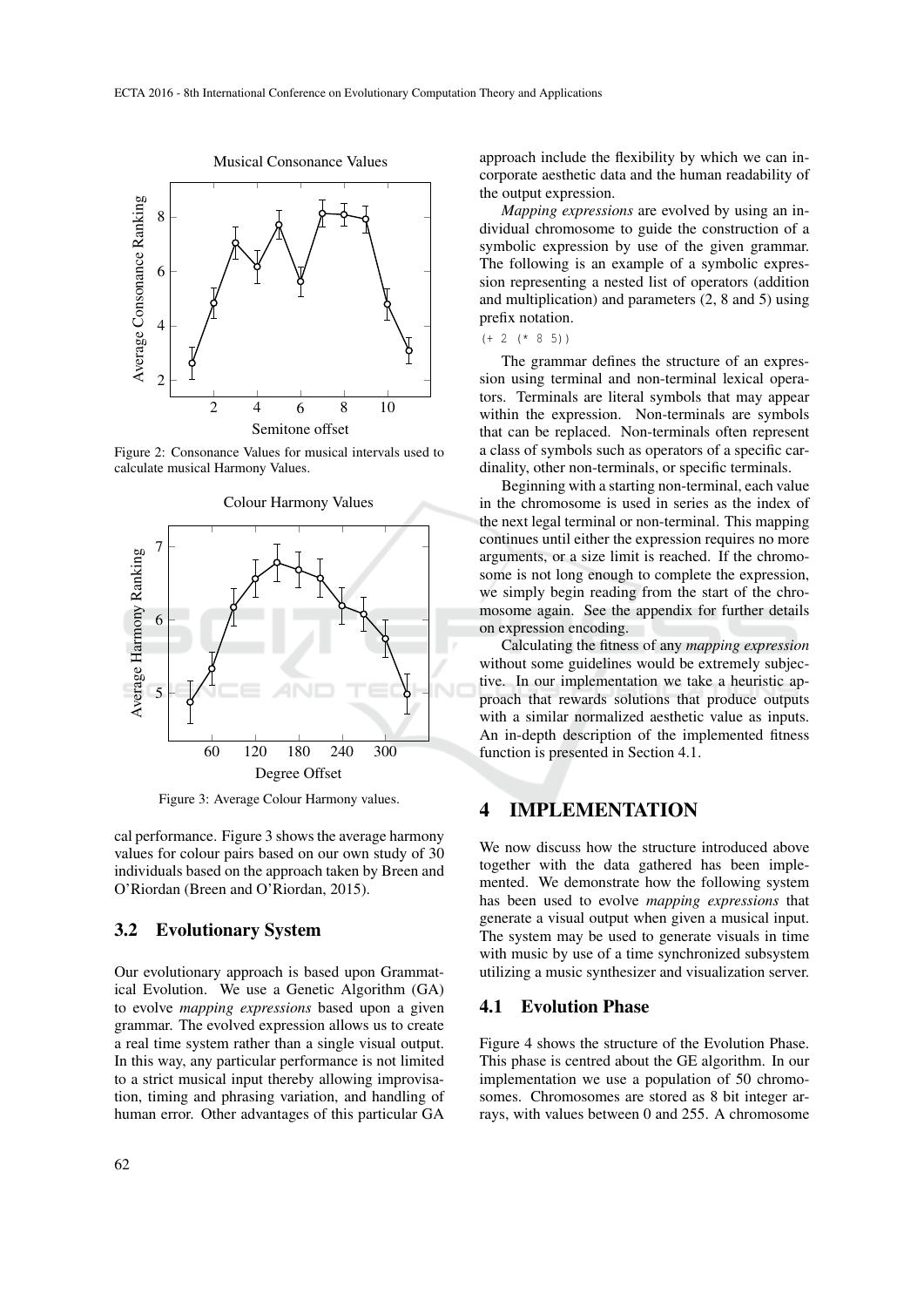

Figure 4: Evolution Phase overview.

length of 60 integer values was used in the work presented in this paper.

Musical input is taken in the form of *Musical Instrument Digital Interface* (MIDI) data. The MIDI protocol represents digital music signals, originally designed as a transmission protocol to allow musical signals to be sent between instruments and synthesizers. Musical notes are sent as packet pairs (*note on* and *note off*) containing the note pitch and the 'velocity', or strength of the note which is often translated to volume. The MIDI protocol also allows data to be stored as a file with each packet containing a timing value. We use a file to store a sample musical input using this format and determine which notes are being played using the timing value.

Table 1: Grammar terminal operators.

| <b>Expression</b>                   | <b>Arguments</b>            |  |
|-------------------------------------|-----------------------------|--|
| Plus 90 degrees                     |                             |  |
| Plus 180 degrees                    |                             |  |
| Sin                                 |                             |  |
| Cos                                 |                             |  |
| Log                                 |                             |  |
| Addition                            |                             |  |
| Subtraction                         | $\mathfrak{D}$              |  |
| Multiplication                      | $\mathcal{D}_{\mathcal{L}}$ |  |
| Division                            | $\mathfrak{D}$              |  |
| Music Harmony Constant              | $\mathfrak{D}$              |  |
| <b>Visual Harmony Constant</b>      | 2                           |  |
| <b>Ternary Conditional Operator</b> |                             |  |

Table 2: Grammar terminal values.

| <b>Expression</b>      | Range     |
|------------------------|-----------|
| Constant integer value | $0 - 255$ |
| Musical input 1        | $0 - 255$ |
| Musical input 2        | $0 - 255$ |

The implemented grammar contains a list of operators, and values (variables and constants) which are presented in Tables 1 and 2. Of note here are the aesthetic values for music (input) and visuals which can be inserted directly into an expression as constants, or read at run-time as variables. The aesthetic models

use normalized values based on the values shown in Figures 2 and 3. Aesthetic constant expressions take two arguments, representing two music notes or two colour hues, and return the aesthetic value of those two values.

Our fitness function, as introduced above, aims to maximize the similarity between input and output harmony. The fitness for any *n* pairs of notes is calculated as follows, where *M* is a function representing the musical harmony of a pair of notes, and *V* is a function representing the visual harmony of a pair of colour hues.

$$
fitness = \frac{1}{n} \sum_{i=1}^{n} 255 - |M(input) - V(output)| \quad (1)
$$

Both *M* and *V* are normalized between 0 and 255, which produces a fitness range of 0 to 255.

Tournament selection is carried out to select individuals for evolution. A combination of single point and double point crossover is used to build a succeeding generation. Elitism is used to maintain the maximum fitness of the population by promoting the best performing individuals to the next generation without crossover or mutation.

Mutation is applied at the gene level. A gene is mutated by randomly resetting its value. The mutation rate is the probability with which a gene will be mutated. The mutation rate is varied based on the number of generations since a new peak fitness has been reached. This allows us to optimize locally for a period, and introduce hyper-mutation after an appropriate number of generations without any increase in peak fitness. We call this the Mutation Threshold. The standard mutation rate  $(Mut_1)$  is calculated as:

$$
Mut_1 = \left(\frac{0.02}{70}\alpha\right) + 0.01\tag{2}
$$

where  $\alpha$  represents the number of generations since a new peak fitness was reached.

After the Mutation Threshold is reached, indicating a local optima, hyper-mutation  $(Mut<sub>2</sub>)$  is introduced to explore further.

$$
Mut_2 = 1.0 \tag{3}
$$

If a fitter solution is discovered, mutation is again reduced to  $Mut_1$  to allow smaller variations to occur.

Evolution is halted after a Halting Threshold of generations without an increase of peak fitness has been reached. Details of the parameters used can be found in Table 3.

The output of this process is a *mapping expression* which, when passed a set of values representing music, returns a set of values representing visuals. Visual data is structured using an augmented form of the MIDI protocol developed for this implementation.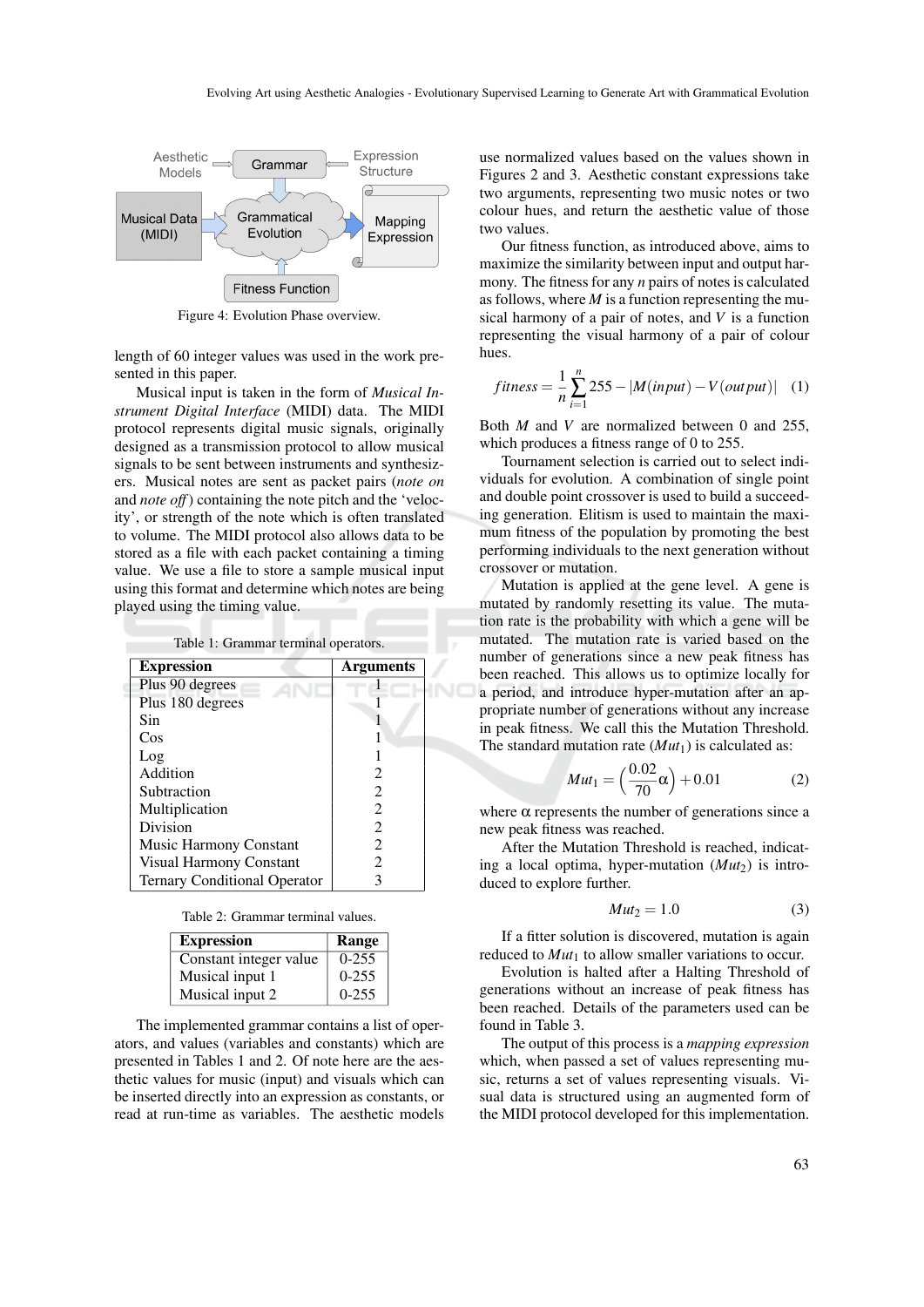Rather than the pitch of the musical note, we encode the colour as a value representing its hue. Further details of the visual generation process can be found in the appendix.

Table 3: Genetic Algorithm Parameters.

| <b>Parameter</b>                 | Value          |
|----------------------------------|----------------|
| <b>Population Size</b>           | 50             |
| Chromosome Length                | 60             |
| <b>Crossover Rate</b>            | 0.8            |
| Standard Mutation Rate $(Mut_1)$ | See Equation 2 |
| Hyper-Mutation Rate $(Mut2)$     | 1.0            |
| <b>Mutation Threshold</b>        | 100            |
| <b>Halting Threshold</b>         | 200            |



Figure 5: Evaluation Phase overview.

### 4.2 Evaluation Phase

In order to evaluate the performance of an evolved *mapping expression*, we must play both music and visuals together. To this end, we have built the evaluation system as outlined in Figure 5.

In order to perform music in synchrony with generated visuals, an *extended MIDI player* subsystem is required. Musical data (MIDI) and visual data are combined in an *extended MIDI file* (MIDIX). The *extended MIDI player* then parses this file and uses an internal time synchronization to send MIDI signals to a music synthesizer and a visualization server in realtime.

The music synthesizer is a common tool in music creation and performance. Synthesizers listen for input, often in the form of MIDI signals, and produce a sound output using some hardware or software. We use a standard MIDI port to send and receive musical data to an open source software synthesizer, part of the Reaper digital audio workstation (Cockos, 2016).

We created the visualization server specifically for this implementation which listens for signals sent by the *extended MIDI player* using http web sockets. This allows us to generate visuals in real-time and remain in synchrony with the music synthesizer.

### 4.3 Supervised Fitness

Using the evaluation system outlined above, we can interactively evaluate the performance of a particular



Figure 6: Fitness of 100 randomly generated *Mapping Expressions* vs Evolved expressions.

*mapping expression*. We can either use a static MIDI file to compare individual *expressions* or we can use a live MIDI instrument to send live MIDI signals to evaluate how it performs with improvised and varying input.

Expressions that are deemed fit by human supervision may then be reintroduced to the evolution phase to continue the process. This step is independent of the fitness function in order to capture aesthetic results beyond its capabilities.

JELIC ATIONS

# 5 RESULTS

### 5.1 Evolutionary Phase

Using the approach outlined above we successfully evolved *mapping expressions* capable of mapping musical input to visual output.

Many of the random seed expressions such as the following example simply produced constant values:

```
['plus180',['plus90',['sin', 215]]]
```
In later generations however, we see more complex expressions producing better fitting results:

['add',56, ['mh',94, ['cos','mus2']]]

Here we see the expression makes use of the input variable mus2 and the musical harmony constant musicalHarmony (abbreviated here to mh) which produces a dynamic output. The example chosen here is one of the smallest expressions created.

Figure 6 demonstrates the distribution of fitness values for randomly generated expressions versus evolved expressions. We see the distribution for random expressions is heavily skewed towards the min-

#### Fitness of Mapping Expressions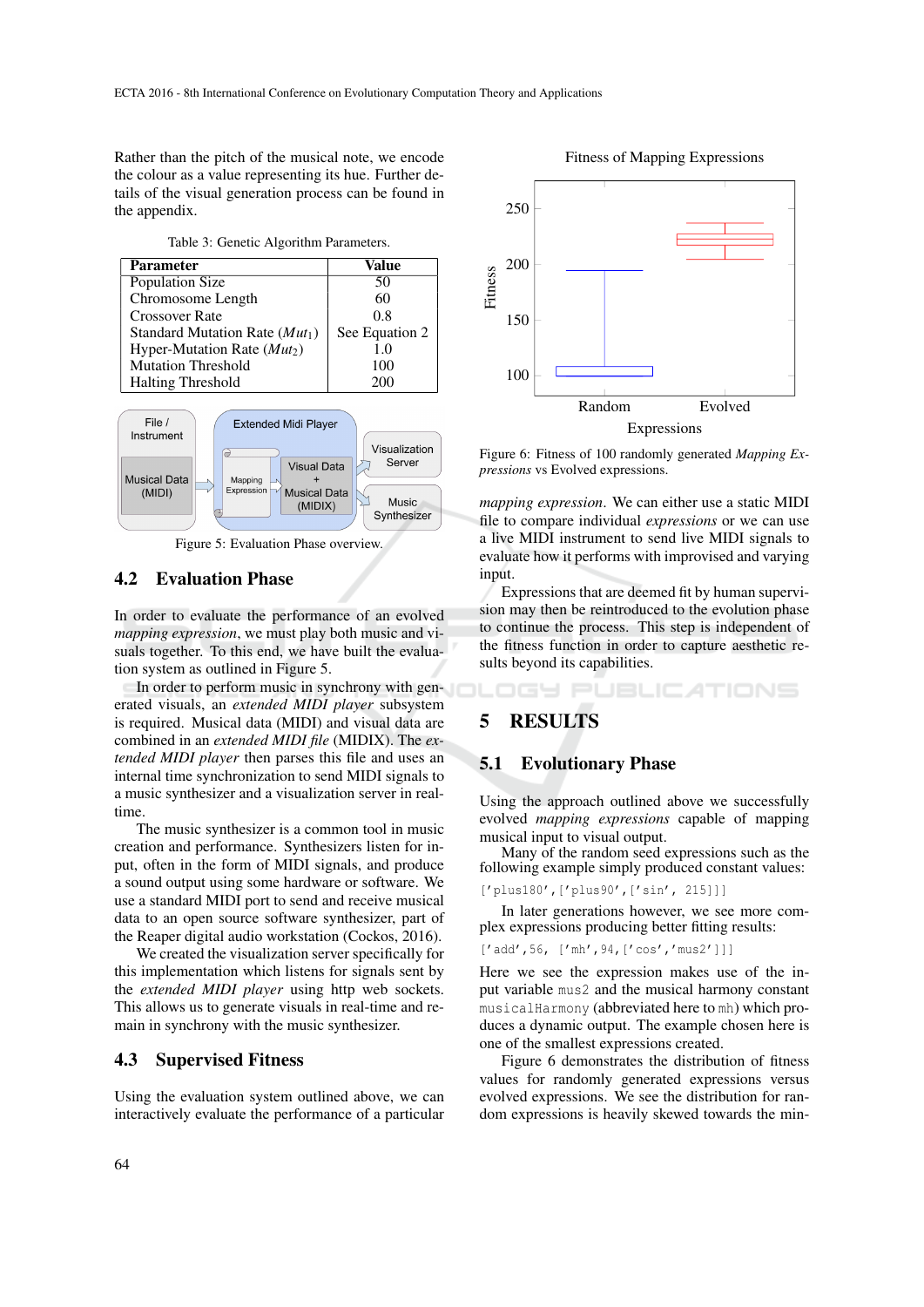

Figure 7: Output of one evolved expression and its ancestors compared to target visual harmony.

imum value of 100. This is due to the number of expressions which produce a constant output. Evolved expressions however show a much tighter distribution with significantly higher fitness values.

The distribution of intervals in the input *M* will affect the fitness of the evolved expression. An evolved expression may be directly compared to the target visual harmony by using an equally distributed input. Our input is a set of 11 note intervals, 1 to 11, excluding the unison and octave intervals 0 and 12 respectively. In Figure 7 we see a demonstration of this comparison. Previous generations are shown as dotted lines with the final fittest individual in solid black. The target output is shown in red. We see as the generations pass, the output matches the target more closely. Of note here are the horizontal dotted lines indicating older generations producing constant outputs which have been superseded by generations producing closer matching dynamic outputs.

Figure 8 shows the fitness of a single population across a number of generations. We see incremental increases in fitness as local optima are discovered with low mutation. Hyper-mutation then allows us to find fitter solutions preventing premature population convergence at a local optima.

### 5.2 Evaluation Phase

Preliminary results have been obtained based on the implementation described in Section 4.2 demonstrating that a visual display can be produced based on musical data in real time. The *extended MIDI player* was used to play a file containing a 10 second music piece with intervals of varying harmony. Visuals generated by a *mapping expression* were displayed on a



Figure 8: Population fitness for 631 generations of a typical run.

computer screen. Visuals were observed to be in time with the synthesized music. An example of the visual display with screenshots taken at 2 second intervals are shown in Figure 9. The pattern used to display colours was similar to that used to collect colour harmony data.

Initial subjective testing of colours and synchronized music indicates that the analogy does produce a more enjoyable experience than random colours.



Figure 9: Generated visual display.

# 6 CONCLUSION

The results obtained from this implementation show that *mapping expressions* can be evolved using Grammatical Evolution to generate visual displays by use of musical input data and aesthetic models. Evolved expressions show a much higher fitness with a tighter distribution than their random counterparts. Visual outputs have been evolved with with harmony closely matching the target output, showing a strong correlation between music and visual aesthetic values. A population of expressions is presented which demonstrates how peak fitness increases over time with in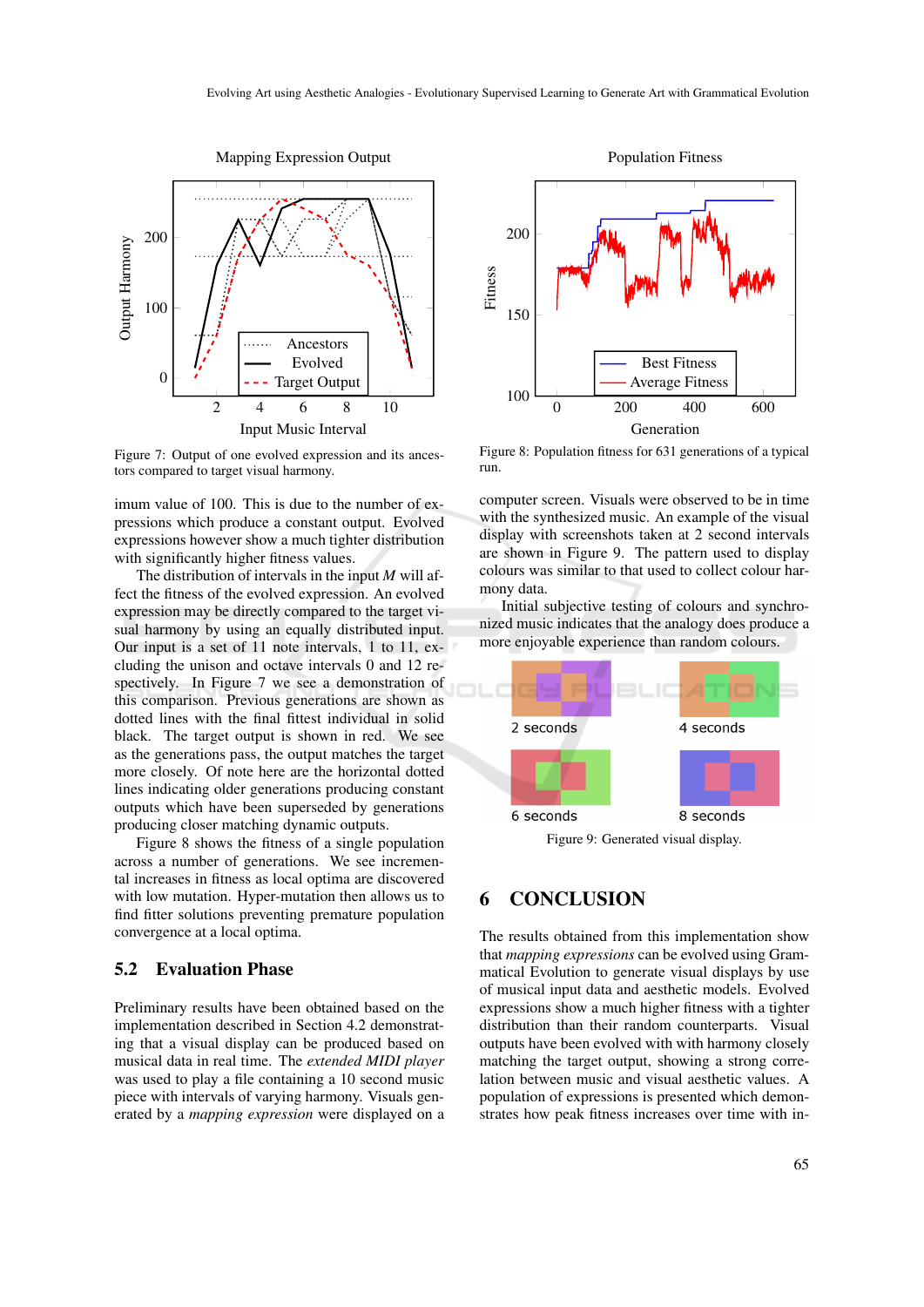cremental improvements correlated with low mutation rates. Hyper-mutation is also introduced to prevent premature convergence.

Evolved *mapping expressions* have been used in a working model with preliminary results showing time synchronization between input music and output visuals may be possible.

### 6.1 Future Work

We have shown that *mapping expressions* can be evolved using a fitness function based on empirically developed aesthetic models. However, we have not evaluated the perceived aesthetic differences between expressions of varying fitness. Further research is required to fully evaluate the strength of this correlation.

At present we restrict the number of input musical notes to simplify the grammar and allow analysis of the evolved expressions. This clearly limits the application of this system greatly. Future iterations should accommodate varying musical input lengths.

The results presented were obtained using only one *mapping expression* between musical consonance and colour harmony. We have not explored the possibilities of using multiple mapping expressions incorporating many attributes. We believe this will improve the quality of generated visuals dramatically.

As shown in Section 5, the fitness of a population has certain limitations. We hope to improve the speed at which fitness increases and also increase the maximum fitness achievable by any individual by tuning the parameters of the genetic operators.

The *extended MIDI* format has a number of useful applications beyond its use in this implementation. The format may also be useful for predefined visual displays and synchronized performances. With this in mind, we would like to fully define our version of the protocol and make it available to the public.

In a similar vein, the visualization server, which uses the *extended MIDI* format may also be improved. Most immediately, it should be able to handle all of the attributes used by *mapping expressions* to generate varied and immersing visual displays. Also, the server is currently restricted to displaying visual displays on a computer screen, which is not suitable for a live performance. We hope to develop functionality to allow the visualization server to accept an *extended MIDI* signal and control stage lighting hardware using industry standard protocols.

### 6.2 Implementation Evaluation

The outlined system is certainly capable of producing some visual output. Whether that output is deemed

aesthetically pleasing is still an open question. In order to determine the actual performance of the final output of the system, we hope to conduct a study with human subjects. Our hypothesis here is: *the system produces more pleasing visual displays than random colour changes*.

The proposed study would demonstrate if we are moving in the right direction, however, the overall goal of this research is to create a system that can create art, and perform it. To this end, the success of the system should be evaluated with a live performance.

## ACKNOWLEDGEMENTS

Funded by the Hardiman scholarship, NUIG.

# **REFERENCES**

- Bergen, S. and Ross, B. J. (2013). Aesthetic 3D model evolution. *Genetic Programming and Evolvable Machines*, 14(3):339–367.
- Birkhoff, G. (1933). *Aesthetic Measure*. Cambridge University Press.
- Boden, M. A. and Edmonds, E. A. (2009). What is generative art? *Digital Creativity*, 20(1-2):21–46.
- Breen, A. and O'Riordan, C. (2015). Capturing and Ranking Perspectives on the Consonance and Dissonance of Dyads. In *Sound and Music Computing Conference*, pages 125–132, Maynooth.
- Cameld, W. A. (1990). Marcel Duchamp's fountain: Its history and aesthetics in the context of 1917. *Marcel Duchamp: Artist of the century*.
- Chuang, M.-C. and Ou, L.-C. (2001). Influence of a holistic color interval on color harmony. *COLOR research and application*, 26(1):29–39.
- Cockos (2016). Reaper.
- den Heijer, E. and Eiben, A. E. (2010). Comparing aesthetic measures for evolutionary art. In *Applications of Evolutionary Computation*, pages 311–320. Springer.
- den Heijer, E. and Eiben, A. E. (2011). Evolving art using multiple aesthetic measures. In *Applications of Evolutionary Computation*, pages 234–243. Springer.
- Eigenfeldt, A. (2009). The evolution of evolutionary software: intelligent rhythm generation in Kinetic Engine. In *Applications of Evolutionary Computing*, pages 498–507. Springer.
- Fox, R. and Crawford, R. (2016). A Hybrid Approach to Automated Music Composition. In *Artificial Intelligence Perspectives in Intelligent Systems*, pages 213– 223. Springer.
- French, R. M. (2002). The computational modeling of analogy-making. *Trends in cognitive sciences*, 6(5):200–205.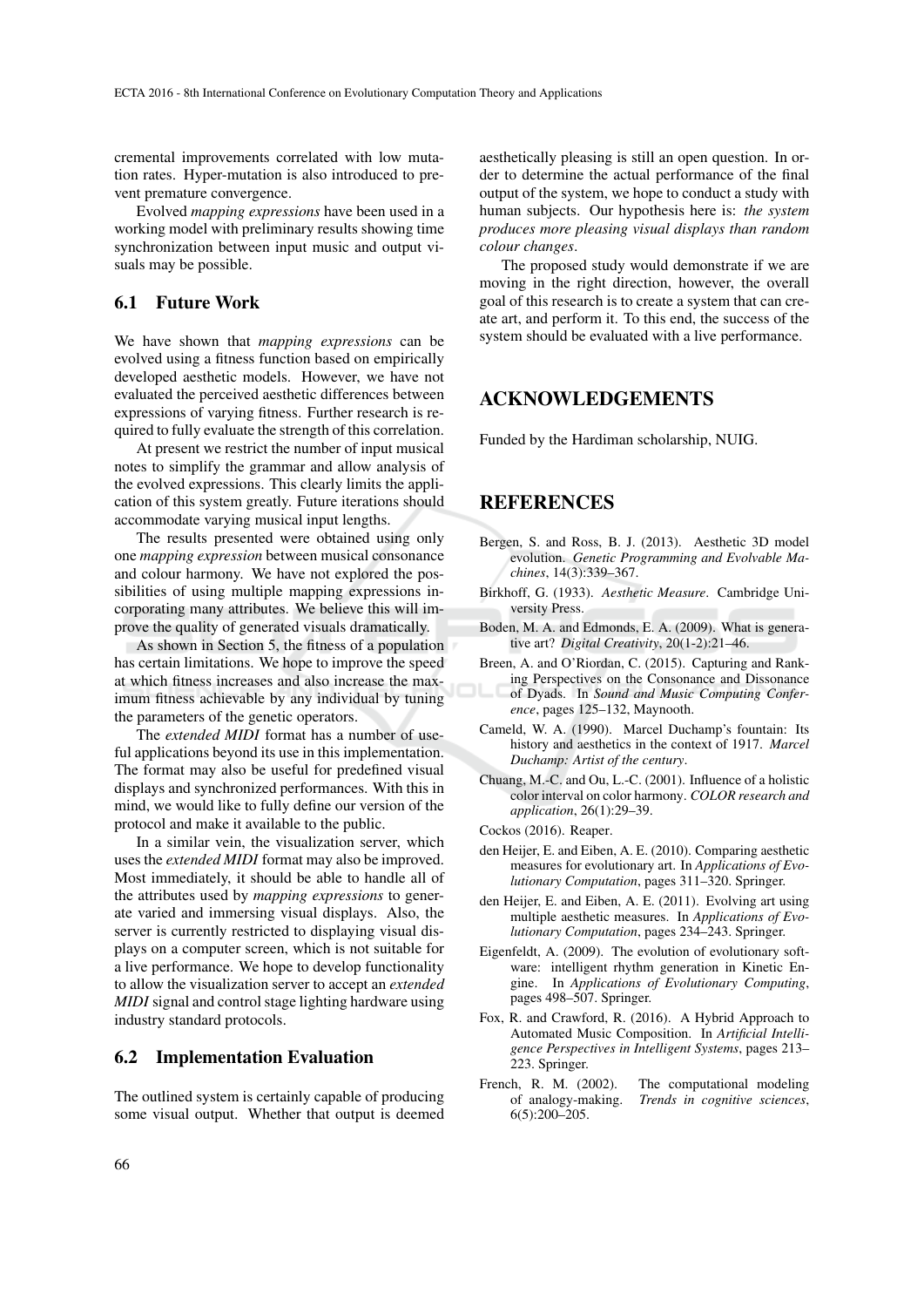- Garca-Sanchez, P., Merelo, J. J., Calandria, D., Pelegrina, ´ A. B., Morcillo, R., Palacio, F., and Garca-Ortega, R. H. (2013). Testing the Differences of Using RGB and HSV Histograms During Evolution in Evolutionary Art. *ECTA*.
- Gentner, D. and Forbus, K. D. (2011). Computational models of analogy. *Wiley Interdisciplinary Reviews: Cognitive Science*, 2(3):266–276.
- Goguen, J. A. (1999). Art and the Brain: Editorial introduction. *Journal of Consciousness Studies*, 6(6):5–14.
- Hagendoorn, I. (2003). The dancing brain. *Cerebrum: The Dana Forum on Brain Science*, 5(2):19–34.
- Hall, R. P. (1989). Computational Approaches to Analogical Reasoning : A Comparative Analysis. *Artificial Intelligence*, pages 39–120.
- Heidarpour, M. and Hoseini, S. M. (2015). Generating art tile patterns using genetic algorithm. In *Fuzzy and Intelligent Systems (CFIS), 2015 4th Iranian Joint Congress on*, pages 1–4. IEEE.
- Huang, M. (2009). The Neuroscience of Art. *Stanford Journal of Neuroscience*, 2(1):24–26.
- Hutchinson, W. and Knopoff, L. (1978). The acoustic component of Western consonance. *Journal of New Music Research*, 7(1):1–29.
- Kameoka, A. and Kuriyagawa, M. (1969). Consonance theory part I: Consonance of dyads. *The Journal of the Acoustical Society of America*, 45(6):1451–1459.
- Kandinsky, W. and Rebay, H. (1947). *Point and line to plane*. Courier Corporation.
- Klee, P. (1925). *Pedagogical Sketchbook*. Praeger Publishers, Washington.
- Magritte, R. (1928). The Treachery of Images. *Oil on canvas*, 231(2):1928–1929.
- Malmberg, C. F. (1918). The perception of consonance and dissonance. *Psychological Monographs*, 25(2):93– 133.
- O'Neil, M. and Ryan, C. (2003). Grammatical evolution. In *Grammatical Evolution*, pages 33–47. Springer.
- Palmer, S. E., Schloss, K. B., and Sammartino, J. (2013). Visual aesthetics and human preference. *Annual review of psychology*, 64:77–107.
- Plomp, R. and Levelt, W. J. M. (1965). Tonal consonance and critical bandwidth. *The journal of the Acoustical Society of America*, 38(4):548–560.
- Ramachandran, V. S. and Hirstein, W. (1999). The science of art: a neurological theory of aesthetic experience. *Journal of Consciousness Studies*, 6(6):15–35.
- Schloss, K. B. and Palmer, S. E. (2011). Aesthetic response to color combinations: preference, harmony, and similarity. *Attention, Perception, & Psychophysics*, 73(2):551–571.
- Snibbe, S. S. and Levin, G. (2000). Interactive dynamic abstraction. In *Proceedings of the 1st international symposium on Non-photorealistic animation and rendering*, pages 21–29. ACM.
- Szabó, F., Bodrogi, P., and Schanda, J. (2010). Experimental modeling of colour harmony. *Color Research & Application*, 35(1):34–49.
- Todd, P. M. and Werner, G. M. (1999). Frankensteinian methods for evolutionary music. *Musical networks: parallel distributed perception and performace*, page 313.
- Vassilakis, P. N. (2005). Auditory roughness as means of musical expression. *Selected Reports in Ethnomusicology*, 12:119–144.
- Von Helmholtz, H. (1912). *On the Sensations of Tone as a Physiological Basis for the Theory of Music*. Longmans, Green.
- Yang, W., Cheng, Y., He, J., Hu, W., and Lin, X. (2016). Research on Community Competition and Adaptive Genetic Algorithm for Automatic Generation of Tang Poetry. *Mathematical Problems in Engineering*, 2016.

## APPENDIX

### Expression Encoding

A chromosome is converted to a mapping expression using the grammar terms — terminals and nonterminals — shown in tables 1, 2 and 4. Nonterminals are recursively replaced by terms defined by the grammar, shown in table 4. Beginning with the starting non-terminal, the first gene, or element in the chromosome array, is used to determine its replacement. All legal replacement terms are distributed across the possible values of the gene. For example, an *Expression* non-terminal may be replaced by any one of the six results shown in table 4. The six replacement terms are distributed in six approximately equal groups across the 256 possible values. If the chromosome is not long enough to complete an expression, the process repeats from the first element in the chromosome array.

The replacement process continues until either an expression is generated, or a size threshold is reached. If the size threshold is reached, the expression building sub-system throws an error which ensures the individual is given a minimum fitness and the expression is not evaluated. The size threshold is defined as a maximum depth of nested expressions, which, in this work, was approximately 1000.

### Generation of Visuals

A sample MIDI file containing pairs of notes of varying harmony was used to create the visuals displayed in figure 9. The *extended MIDI player* loaded the music file into memory and, using an internal timing system, sent MIDI messages to the visualization server and a music synthesizer. The MIDI messages sent to the music synthesizer were identical to those in the sample MIDI file, however, the messages sent